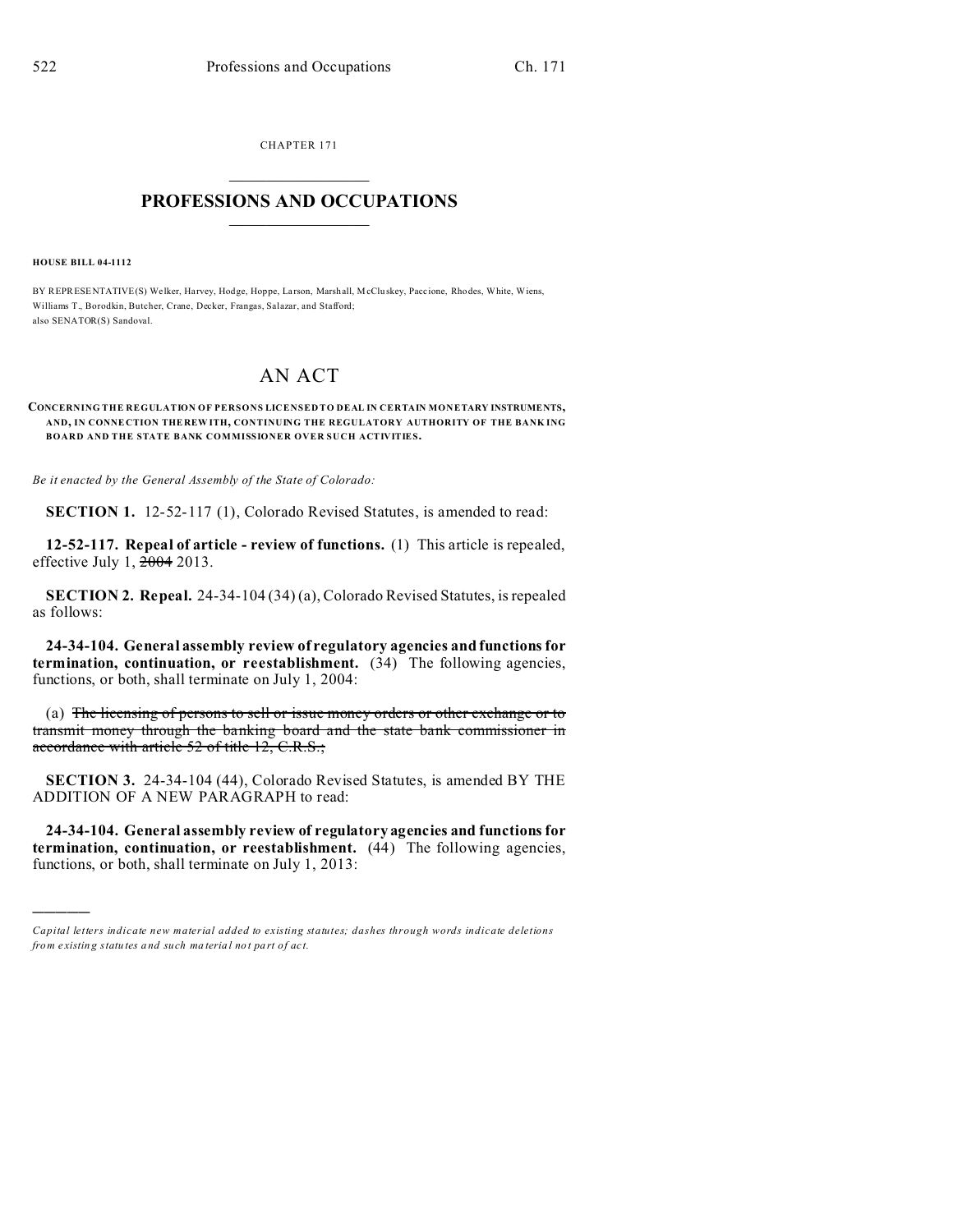(g) THE LICENSING OF PERSONS TO SELL OR ISSUE MONEY ORDERS OR OTHER EXCHANGE OR TO TRANSMIT MONEY THROUGH THE BANKING BOARD AND THE STATE BANK COMMISSIONER IN ACCORDANCE WITH ARTICLE 52 OF TITLE 12, C.R.S.

**SECTION 4.** 12-52-110 (1) (a), Colorado Revised Statutes, is amended to read:

**12-52-110. Examination - fee - financial statements and reports to commissioner.** (1) (a) The commissioner shall MAY examine the books and records of every A licensee as often as deemed advisable and to the extent required USING RISK-BASED CRITERIA AND CONSIDERING OTHER AVAILABLE REGULATORY MECHANISMS AS DIRECTED by the banking board; shall make and file in the office of the commissioner a correct report in detail disclosing the results of such examination; and shall mail a copy of such report to the licensee examined. If the licensee's records are located outside this state, the licensee shall, at the option of such licensee, either make them available to the commissioner at a convenient location within this state or pay the reasonable and necessary expenses for the commissioner or the commissioner's representative to examine them at the place where they are maintained. The commissioner may designate representatives, including comparable officials of the state in which the records are located, to inspect them on behalf of the commissioner. For such examination, the commissioner shall charge a fee in an amount set by the banking board pursuant to section 11-102-104 (11), C.R.S. If any licensee refuses to permit the commissioner to make an examination, such licensee shall be subject to such penalty as the commissioner may assess, not in excess of one hundred dollars for each day any such refusal shall continue.

**SECTION 5.** 12-52-116, Colorado Revised Statutes, is amended BY THE ADDITION OF A NEW SUBSECTION to read:

**12-52-116. Notice - banking board - consumers.** (3) (a) EXCEPT FOR A MONEY EXCHANGE OR TRANSMISSION CONDUCTED AT A BRANCH OF A FEDERALLY INSURED DEPOSITORY INSTITUTION, A LICENSEE SHALL POST AND MAINTAIN AT ITS ESTABLISHMENT A NOTICE ADVISING THE CUSTOMER THAT THE SELLING OR ISSUING OF EXCHANGE IS REGULATED BY THE DIVISION OF BANKING AND THAT THE CUSTOMER MAY REPORT ALLEGED VIOLATIONS OF THE LAW TO THE DIVISION OF BANKING. SUCH NOTICE SHALL BE CREATED AND FURNISHED TO THE LICENSEE BY THE COMMISSIONER.

(b) SUCH NOTICE SHALL BE POSTED CONSPICUOUSLY IN A WELL-LIGHTED PLACE VISIBLE TO CUSTOMERS.

**SECTION 6.** 12-52-107 (1) (a), Colorado Revised Statutes, is amended to read:

**12-52-107. Bond - condition - amount.** (1) (a) Beginning July 1, 1992, Each approved applicant shall furnish a corporate surety bond in the principal sum of one million dollars, except as otherwise provided in this subsection (1), by a bonding company or insurance company authorized to do business in this state, in which he THE APPLICANT is named as obligor, to be approved by the banking board, which shall run to the state of Colorado for the use and benefit of the state and of any creditor of the licensee for any liability incurred on any exchange issued by the licensee. The bond shall be conditioned that the obligor will faithfully conform to and abide by the provisions of this article and will honestly and faithfully apply all funds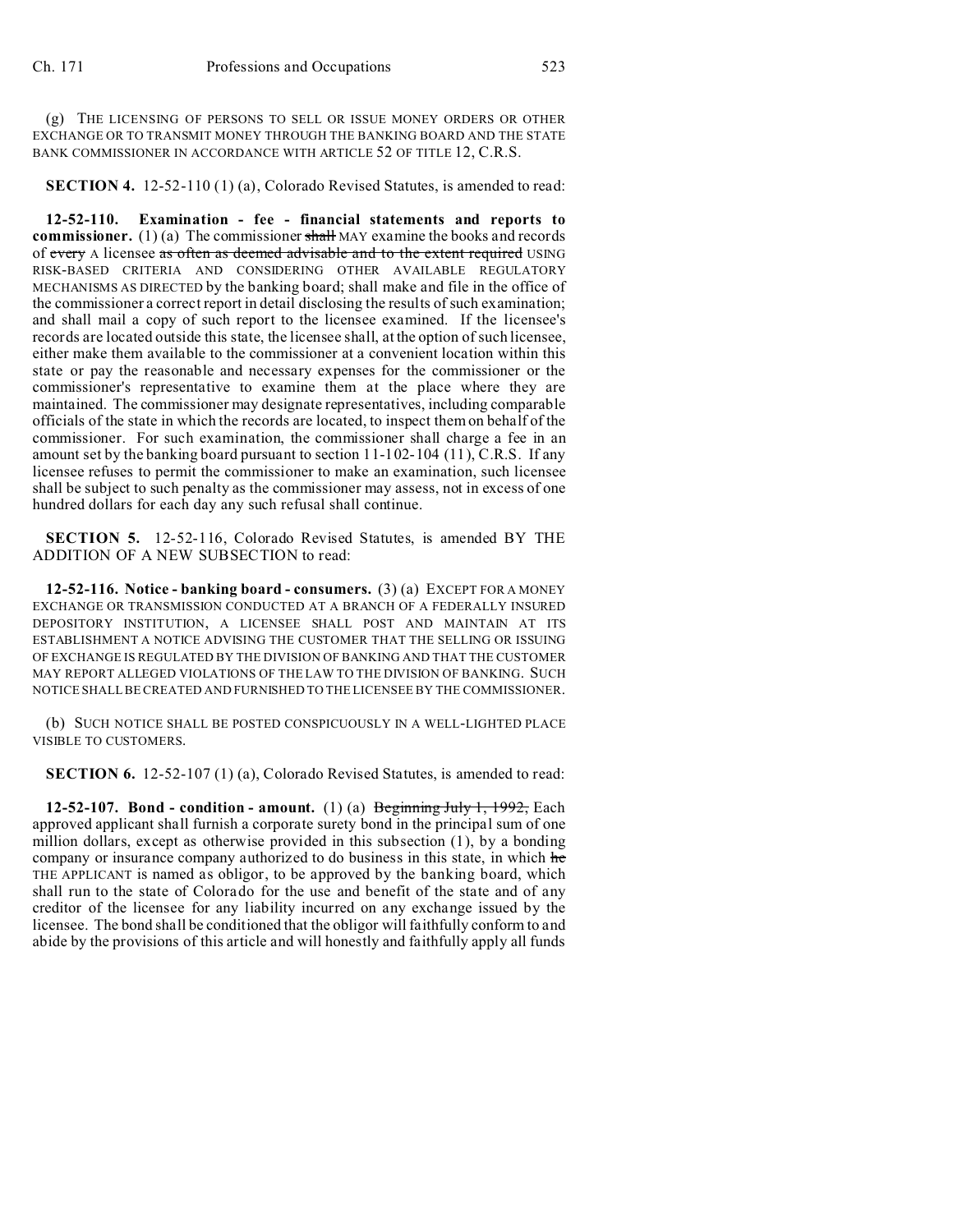received for the performance of all obligations and undertakings for exchange issued and sold under this article and will pay to the state and to any person all money that becomes due and owing to the state or to such person under the provisions of this article because of any exchange sold or issued by such licensee. The bond shall remain in force and effect until the surety is released from liability by the banking board or until the bond is cancelled by the surety, which cancellation may be had only upon thirty NINETY days' written notice to the banking board. Such cancellation shall not affect any liability incurred or accrued prior to the termination of the thirty-day NINETY-DAY period. If the banking board finds, at any time, any bond to be exhausted, a replacement bond in an equal amount shall be filed by the licensee within thirty days after written demand therefor.

**SECTION 7.** 12-52-108 (1), Colorado Revised Statutes, is amended to read:

**12-52-108. Issuance of license.** (1) Upon the filing of an application, the commissioner shall investigate the applicant. and If the banking board finds that the applicant is of good moral character and financially responsible and can meet the requirements of COMPLY WITH this article, the banking board shall give notice APPROVE THE APPLICATION AND NOTIFY THE APPLICANT in writing, of the approval of said application to the applicant, who shall within thirty NINETY days post the required bond and pay the required license fee, whereupon the banking board shall forthwith issue to the applicant a license to engage in the business of selling or issuing exchange subject to the provisions of this article.

**SECTION 8.** 12-52-110 (2) (a) and (2) (c), Colorado Revised Statutes, are amended to read:

**12-52-110. Examination - fee - financial statements and reports to commissioner.** (2) (a) Every licensee shall file an annual financial statement with the commissioner, audited by an independent certified public accountant or an independent registered accountant, within one hundred twenty FIFTY days following the close of the licensee's fiscal year. Such financial statements shall include a balance sheet, a profit and loss statement, and a statement of retained earnings of the licensee and the licensee's agents and subagents relating to their RESULTING FROM selling or issuing exchange under this article. THE FINANCIAL STATEMENTS SHALL BE ACCOMPANIED BY COPIES OF THE ENGAGEMENT AND MANAGEMENT LETTERS ISSUED BY THE INDEPENDENT AUDITOR.

(c) If any licensee fails to submit any statement or report to the commissioner as required by this subsection (2), such licensee shall pay to the commissioner a penalty assessment in an amount not to exceed twenty-five OF TWO HUNDRED FIFTY dollars for each additional day of delinquency as set by the banking board pursuant to section 11-102-104 (11), C.R.S.; except that, if in the opinion of the banking board the delay is excusable for good cause shown, no assessment PENALTY shall be paid.

**SECTION 9.** 12-52-103 (1), Colorado Revised Statutes, is amended, and the said 12-52-103 is further amended BY THE ADDITION OF THE FOLLOWING NEW SUBSECTIONS, to read:

**12-52-103. Definitions.** As used in this article, unless the context otherwise requires: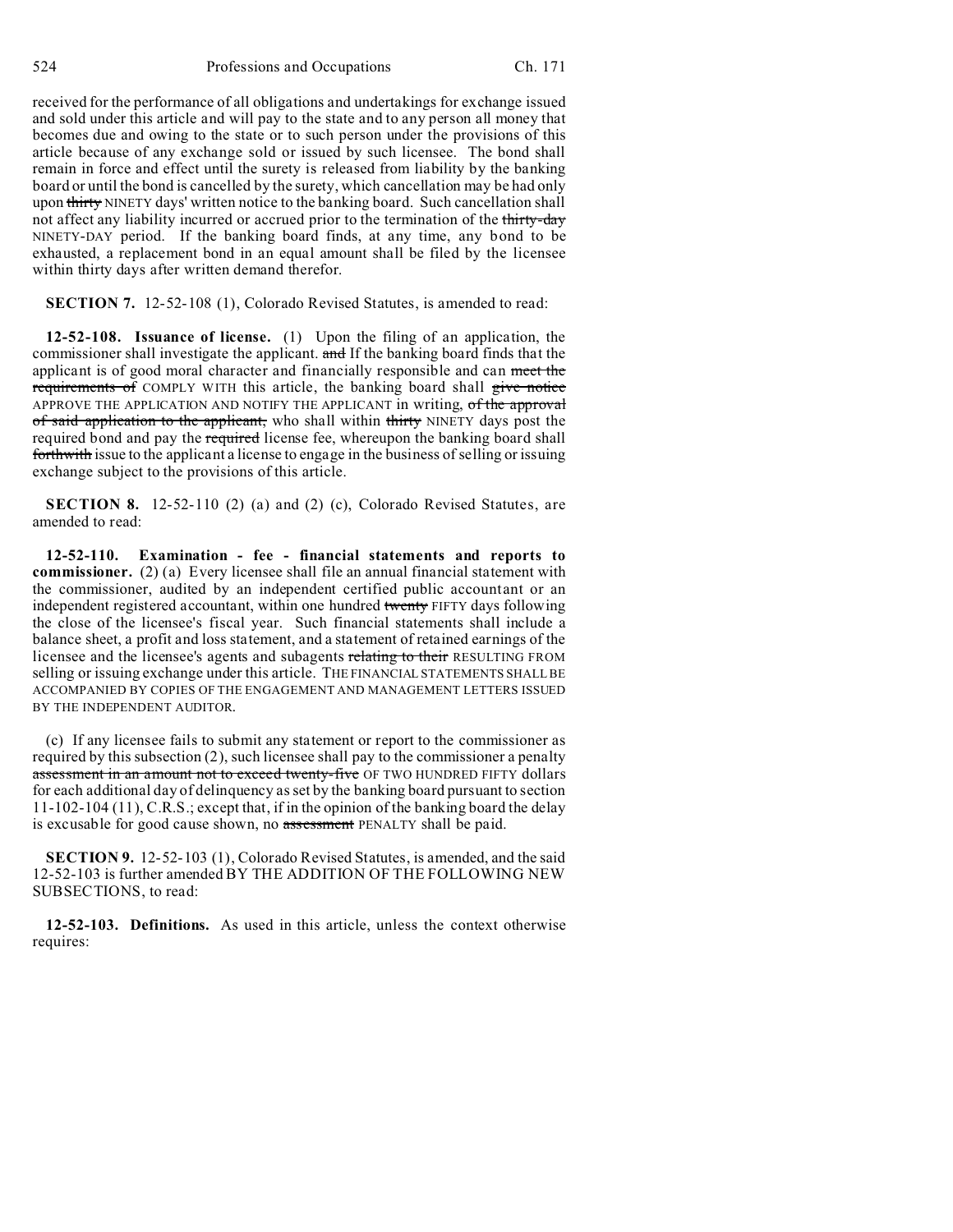(1) "Banking board" OR "BOARD" means the banking board created in section 11-102-103, C.R.S.

(1.7) "ENGAGEMENT LETTER" MEANS A LETTER THAT SETS THE SCOPE AND TERMS OF AN INDEPENDENT AUDIT.

(4.1) "MANAGEMENT LETTER" MEANS A LETTER, WRITTEN BY THE AUDITOR TO THE MANAGEMENT OF A LICENSEE,REPORTINGTHE AUDITOR'S FINDINGS AND SUGGESTIONS RESULTING FROM AN INDEPENDENT AUDIT.

(4.2) "MANAGING OFFICIAL" MEANS A PERSON WHO HAS SIGNIFICANT OVERSIGHT DUTIES OVER A LICENSEE OR APPLICANT AS DETERMINED BY THE BOARD.

(4.7) "OWNER" MEANS A PERSON WITH AN OWNERSHIP INTEREST IN A LICENSEE OR APPLICANT THAT IS A SOLE PROPRIETORSHIP OR PARTNERSHIP.

(6) "PRINCIPAL MEMBER" MEANS A PERSON WHO HAS A SIGNIFICANT OWNERSHIP INTEREST IN A LICENSEE OR APPLICANT THAT IS AN ASSOCIATION, TRUST, OR LIMITED LIABILITY COMPANY OR SIMILAR ENTITY, AS DETERMINED BY THE BOARD.

(7) "PRINCIPAL SHAREHOLDER" MEANS A PERSON WHO HAS A SIGNIFICANT OWNERSHIP INTEREST IN A CORPORATE LICENSEE OR APPLICANT.

(8) "SIGNIFICANT OWNERSHIP INTEREST" MEANS AN OWNERSHIP INTEREST THAT CAUSES THE OWNER TO HAVE SIGNIFICANT CONTROL OF A LICENSEE OR APPLICANT AS DETERMINED BY THE BOARD.

**SECTION 10.** 12-52-101, Colorado Revised Statutes, is amended to read:

**12-52-101. Short title.** This article shall be known and may be cited as the "Money Order TRANSMITTERS Act".

**SECTION 11.** 12-52-103.5, Colorado Revised Statutes, is amended to read:

**12-52-103.5. Applicability of powers of banking board and bank commissioner to money orders.** The powers, duties, and functions of the banking board and the commissioner contained in article 102 of title 11, C.R.S., and the declaration of policy contained in section 11-101-102, C.R.S., shall apply to the provisions of this article. FOR THE PURPOSES OF THIS SECTION AND SECTION 11-102-104, C.R.S., THE BANKING BOARD SHALL HAVE THE SAME POWERS, DUTIES, AND FUNCTIONS CONCERNING A VIOLATION OF THIS ARTICLE OR A RULE ISSUED PURSUANT TO THIS ARTICLE AS THE BOARD HAS CONCERNING A VIOLATION OF THE "COLORADO BANKING CODE", A STATUTE, OR A RULE ISSUED PURSUANT TO THAT CODE.

**SECTION 12.** Article 52 of title 12, Colorado Revised Statutes, is amended BY THE ADDITION OF THE FOLLOWING NEW SECTIONS to read:

**12-52-110.5. Compliance with federal law.** EACH LICENSEE SHALL COMPLY WITH STATE AND FEDERAL MONEY LAUNDERING LAWS, INCLUDING, BUT NOT LIMITED TO, THE FEDERAL "BANK SECRECY ACT", 12 U.S.C. SEC. 1951 ET SEQ.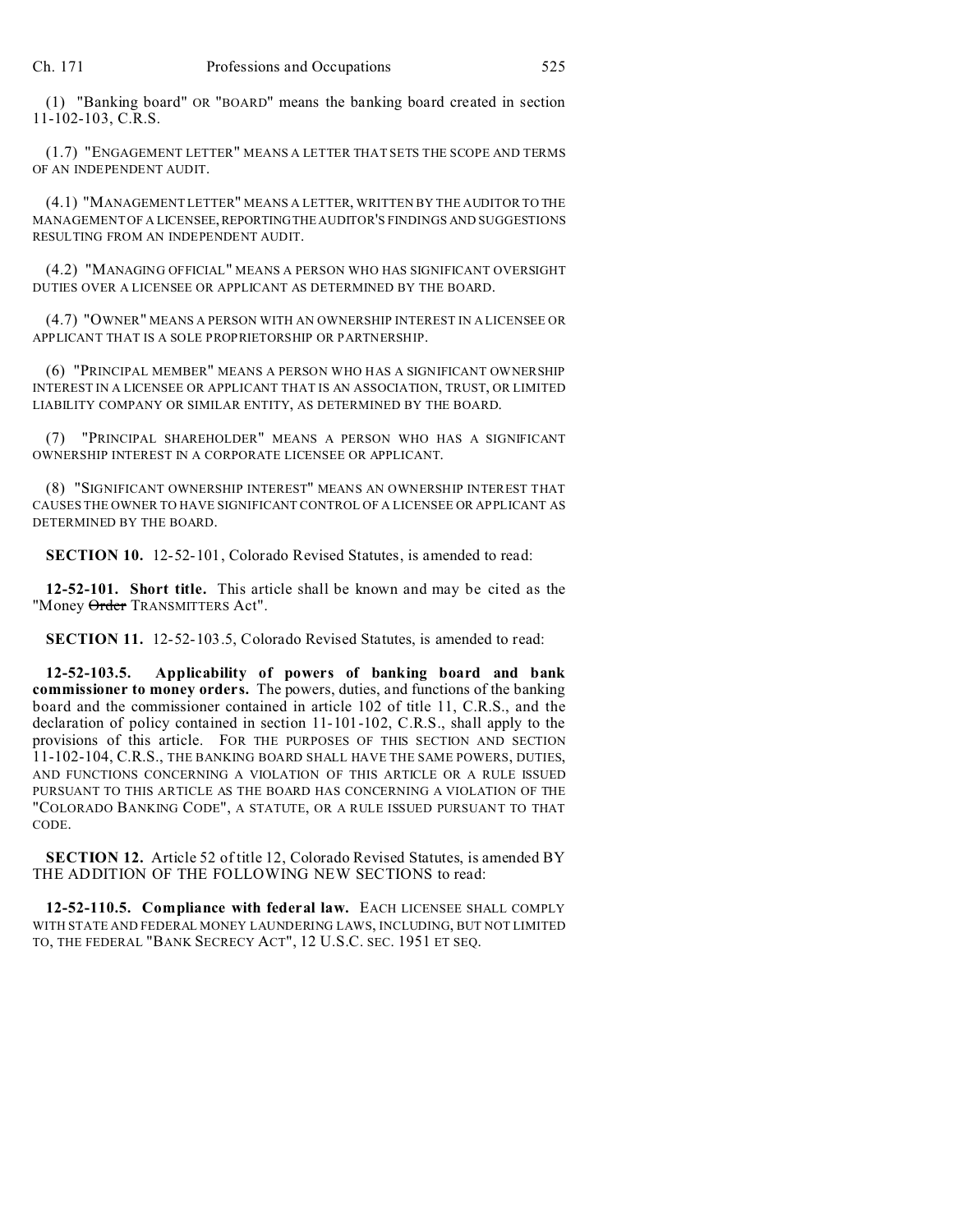**12-52-115.5. Civil remedies - restraining orders - injunctions.** (1) (a) IF THE BOARD HAS CAUSE TO BELIEVE THAT A PERSON HAS SOLD OR ISSUED EXCHANGE OR TRANSMITTED MONEY WITHOUT A LICENSE ISSUED UNDER THIS ARTICLE 52, THE BOARD MAY OBTAIN FROM THE DISTRICT COURT OF THE CITY AND COUNTY OF DENVER A TEMPORARY RESTRAINING ORDER OR A PRELIMINARY OR PERMANENT INJUNCTION PROHIBITING THE PERSON FROM VIOLATING THIS ARTICLE. IN SUCH ACTION, THE BOARD SHALL NOT BE REQUIRED TO PLEAD OR PROVE IRREPARABLE INJURY OR THE INADEQUACY OF THE REMEDY AT LAW.

(b) THE COURT SHALL NOT REQUIRE THE BOARD TO POST A BOND.

(c) THE DISTRICT COURT MAY ISSUE ANY ORDERS OR JUDGMENTS NECESSARY TO PREVENT A VIOLATION OF THIS ARTICLE. THE DISTRICT COURT MAY AWARD TO THE BOARD THE COSTS AND ATTORNEY FEES INCURRED IN ENFORCING THIS ARTICLE.

(2) A PERSON WHO VIOLATES A DISTRICT COURT ORDER OR INJUNCTION ENTERED PURSUANT TO THIS SECTION SHALL BE SUBJECT TO THE CONTEMPT POWERS OF THE DISTRICT COURT AND SHALL PAY A CIVIL PENALTY OF NOT MORE THAN TEN THOUSAND DOLLARS FOR EACH SUCH VIOLATION. EACH DAY A PERSON CONTINUES TO VIOLATE THE DISTRICT COURT ORDER SHALL BE A SEPARATE VIOLATION; EXCEPT THAT THE AGGREGATE TOTAL OF CIVIL PENALTIES SHALL NOT EXCEED ONE HUNDRED THOUSAND DOLLARS FOR A RELATED SERIES OF VIOLATIONS.

(3) THE CIVIL REMEDIES IMPOSED BY THIS SECTION SHALL BE IN ADDITION TO ANY OTHER PENALTY OR REMEDY FOR A VIOLATION OF THIS ARTICLE.

**SECTION 13.** 12-52-106 (1), Colorado Revised Statutes, is amended BY THE ADDITION OF A NEW PARAGRAPH to read:

**12-52-106. Application for license.** (1) Application for a license shall be made in writing, under oath, to the banking board on such form as it may prescribe. The application shall:

(d.5) CONTAIN A SET OF FINGERPRINTS FOR EACH OF THE OWNERS, PRINCIPAL SHAREHOLDERS, PRINCIPAL MEMBERS, DIRECTORS, TRUSTEES, OFFICERS, OR OTHER MANAGING OFFICIALS. THE COMMISSIONER SHALL FORWARD THE FINGERPRINTS TO THE COLORADO BUREAU OF INVESTIGATION FOR THE PURPOSE OF OBTAINING A FINGERPRINT-BASED CRIMINAL HISTORY RECORD CHECK. UPON RECEIPT OF FINGERPRINTS AND PAYMENT FOR THE COSTS, THE COLORADO BUREAU OF INVESTIGATION SHALL CONDUCT A STATE AND NATIONAL FINGERPRINT-BASED CRIMINAL HISTORY RECORD CHECK UTILIZING RECORDS OF THE COLORADO BUREAU OF INVESTIGATION AND THE FEDERAL BUREAU OF INVESTIGATION. THE BOARD SHALL BE THE AUTHORIZED AGENCY TO RECEIVE INFORMATION REGARDING THE RESULT OF ANY NATIONAL CRIMINAL HISTORY RECORD CHECK. ONLY THE ACTUAL COSTS OF SUCH RECORD CHECK SHALL BE BORNE BY THE APPLICANT.

**SECTION 14.** 12-52-108, Colorado Revised Statutes, is amended BY THE ADDITION OF A NEW SUBSECTION to read:

**12-52-108. Issuance of license.** (4) A LICENSE SHALL NOT BE ISSUED TO AN APPLICANT IF AN OWNER, PRINCIPAL SHAREHOLDER, PRINCIPAL MEMBER, DIRECTOR,